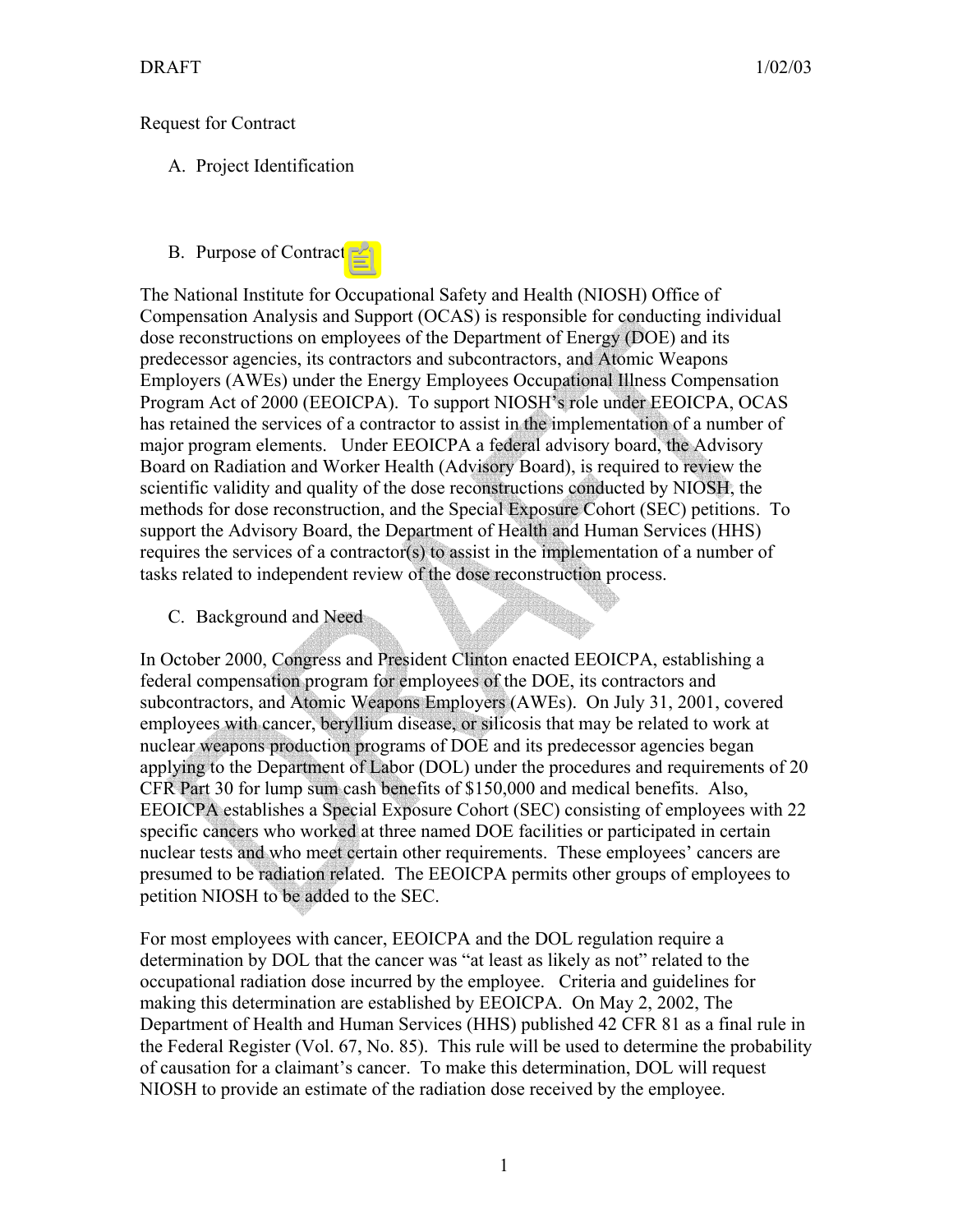EEOICPA also established a Federal advisory board, The Advisory Board on Radiation and Worker Health (Advisory Board) which has as one of its charges the task of reviewing the scientific validity and quality of the NIOSH dose estimation and dose reconstruction efforts and review all Special Exposure Cohort (SEC) petitions.

NIOSH and DOL expect a large number of cancer claims under EEOICPA in the initial five to ten years, many of which will require NIOSH dose estimates. More than 650,000 workers have been employed by DOE and its contractors and subcontractors, not including the employees of the AWEs. Estimates of the number of cancer claims range greatly from 8000 to 12,000 in the initial year to 10,000 to 20,000 annually in early peak years.

On May 2, 2002, HHS issued 42 CFR Part 82 as a final rule that describes the general methods which NIOSH will be required to use in estimating occupational radiation doses under EEOICPA (Federal Register Vol. 67 No. 85). These proposed methods are designed to provide fair and efficient processing of high volume of dose reconstructions. NIOSH will seek to obtain from DOE dosimetry and relevant records and information on a facility or site-wide basis across the DOE facility complex to reduce the volume of records and information that would need to be collected (at greater expense of time and resources) for each individual claim. NIOSH has established a Microsoft SQL Server 2000 relational database management system to house these records. The database will include individual claimant data, 'site profile' data and 'worker profile' data.

NIOSH has retained a Dose Reconstruction contractor to provide technical support over the next five (5) years for dose estimation, dose reconstruction and evaluation of SEC petitions on the scale expected under EEOICPA (NIOSH Contract No. 2002-N-00201). This contract award is available on the NIOSH OCAS web site (www.cdc.gov/niosh/ocas).

In addition, HHS requires technical support for the Advisory Board on Radiation and Worker Health to conduct the review of the dose reconstruction process. The purpose of this procurement is to obtain the services of a contractor(s) to assist the Advisory Board in the review of the NIOSH OCAS dose reconstruction program.

HHS may obtain the services of one or more contractors to fulfill the scope of work, with tasks assigned by the contracting officer in conjunction with the requirements established by the Advisory Board.

#### D. Period of Performance

One year plus four (4) one-year options for renewal.

E. Incremental Funding of Cost Reimbursement Contracts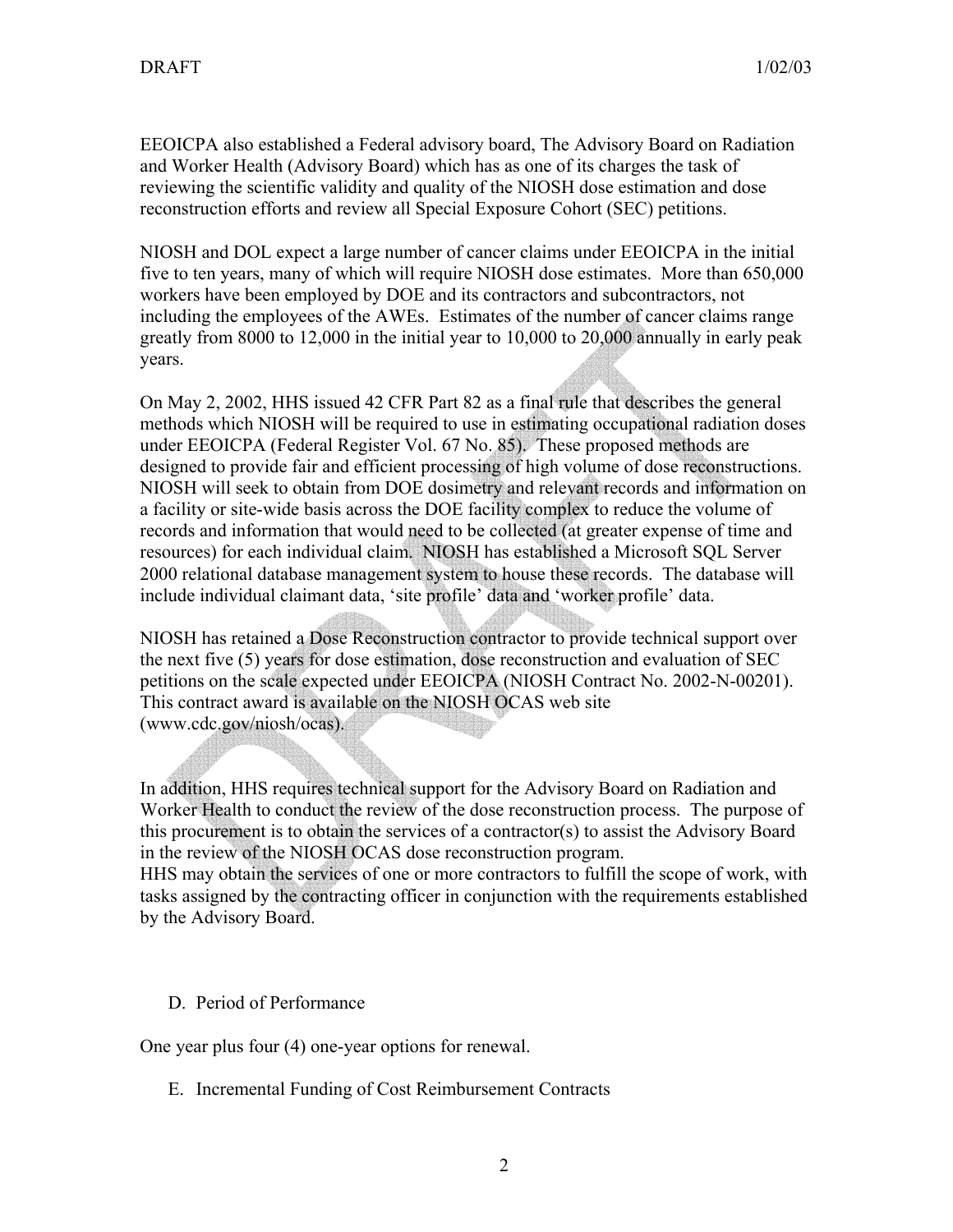Each task issued under this contract will be individually funded. Incremental funding will be task-dependent.

F. Project Planning

The project funding for this contract is not to exceed  $S_{\text{XXX}}$  for the first year of the contract. Award may be made to one or more proposers.

## G. Reference Material

- a. The Energy Employees Occupational Illness Compensation Program Act (EEOICPA), Public Law 106-398 (October 30, 2000)
- b. Executive Order 13179
- c. Title 20 U.S. Code of Federal Regulations Part 30
- d. Privacy Act of 1974 (Title 5 U.S. Code of Federal Regulations Part 552a).
- e. Federal Register Volume 67, No. 85, 42 CFR Part 81, Guidelines for Determining the Probability of Causation Under the Energy Employees Occupational Illness Compensation Program Act of 2000, Final Rulemaking, May 2, 2002, pp. 22296 – 22314.
- f. Federal Register Volume 67, No. 85, 42 CFR Part 82, Methods for Radiation Dose Reconstruction Under the Energy Employees Occupational Illness Compensation Program Act of 2000, Final Rulemaking, May 2, 2002, pp. 22314 – 22336.
- H. Technical Proposal Instructions

The Technical Evaluation Criteria are described in Attachment A. All proposals will be reviewed by a Technical Review Panel (see section P below). The Review Panel will present their justification for contractor(s) selection to the Advisory Board prior to contract award.

I. Relative Weighting of Cost and Technical Proposal

In the evaluation process, technical proposals and cost or price will be of approximately equal value.

J. Incorporation of Technical Proposal

The successful Contractor(s) technical proposal will be made part of the contract.

K. Sources of Solicitation

Attachment B

L. Research and Development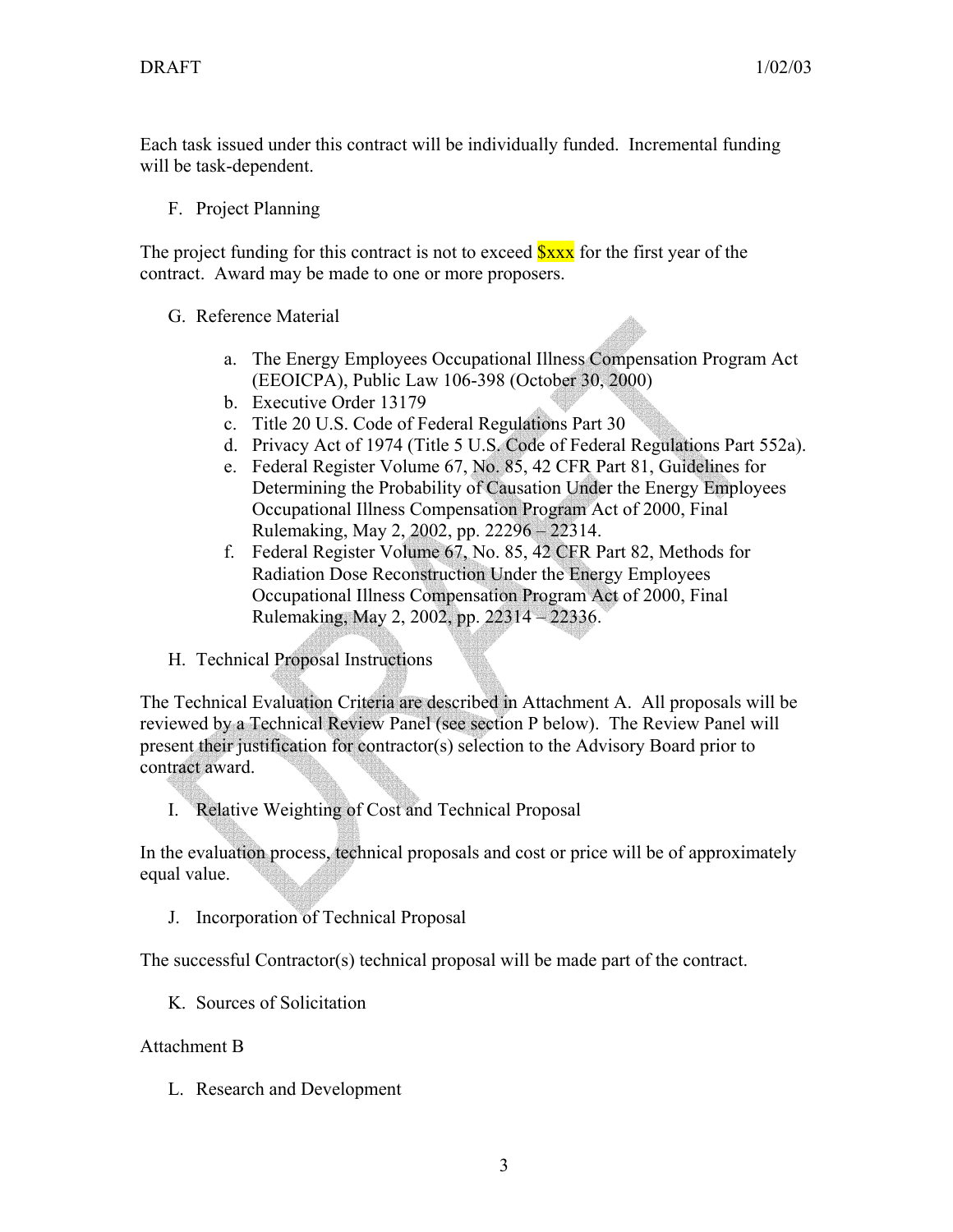Not Applicable

M. Identification and Disposition of Data

At the conclusion of the project any records provided by the government must be destroyed and/or returned to the Government.

N. Review of Data

All materials developed or information of any nature resulting from work performed under this contract will be submitted to NIOSH and to the Advisory Board for approval prior to publication or dissemination. Data obtained and materials developed under this contract shall only be used in the manner specifically prescribed in individual task orders. Uses other than those prescribed must be approved by the Project Officer prior to initiation of such activity.

O. Project Officer

James W. Neton, Ph.D., CHP

P. Technical Review Panel Members

```
1 Advisory Board Member – TBD
```
- 2.
- 3.
- 4.
- 5.

Q. Statement of Work

See Attachment C

- R. Special Approvals, Clearances and Requirements
	- 1. ADP Clearance

Not Applicable.

2. ADP System Security

Not Applicable.

3. Consultant Services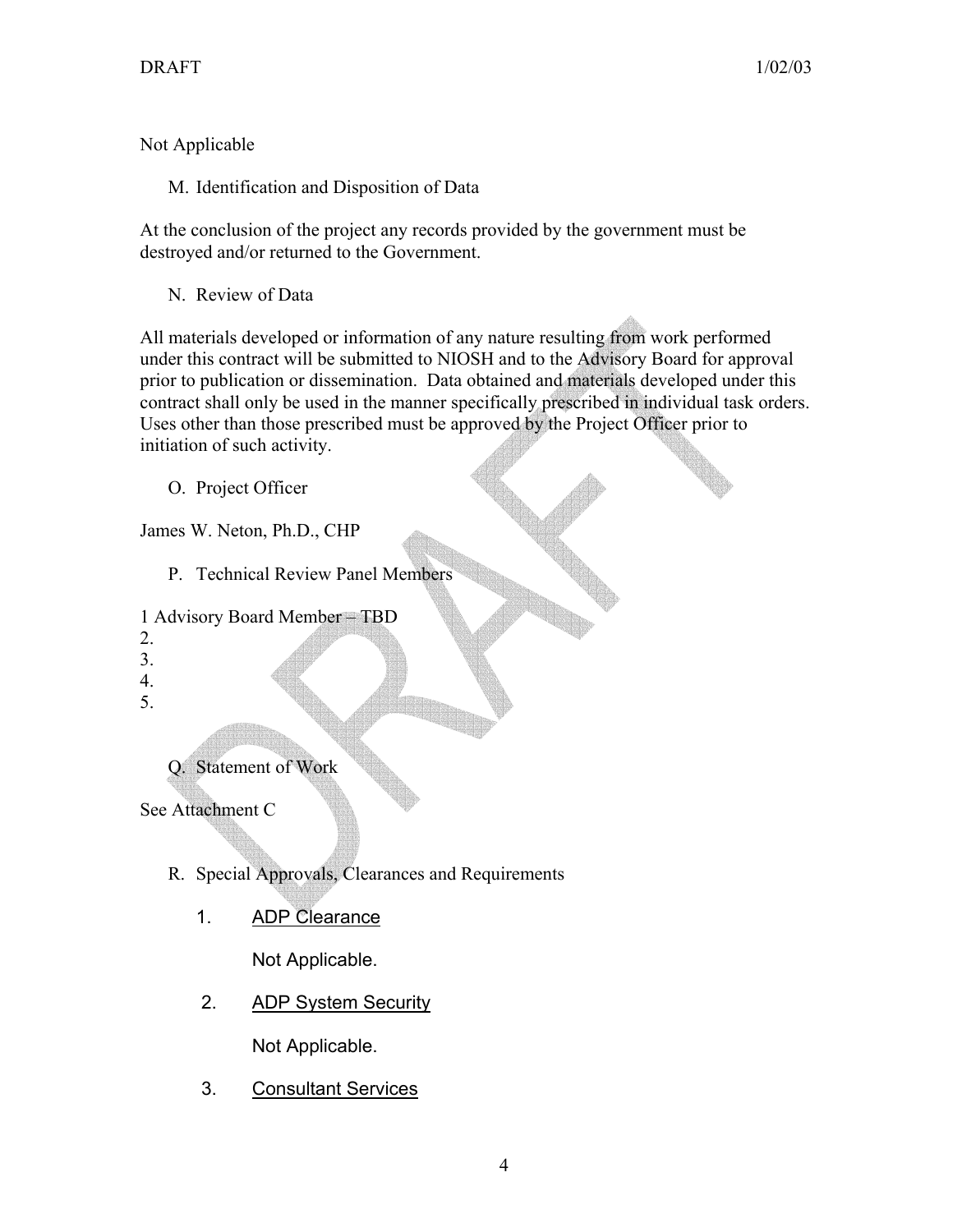Not applicable. This procurement is considered not to be a consultant service type contract. The contract requires the successful offeror to provide services necessary to review dose reconstructions that are conducted for the specific purpose of evaluating a worker's internal and external exposure to ionizing radiation.

4. Evaluation Contracts

Not applicable. This is not an evaluation project and no evaluation funds will be expended for this procurement.

5. Paid Advertising

Not applicable. This procurement does not request any paid advertising.

6. Printing

Not Applicable.

7. Fraud, Abuse and Waste

Not applicable. This procurement does not have as a specific and primary objective, the detection, prevention or reduction of fraud, abuse and waste in the HHS programs.

8. Paperwork Reduction Act

Applicable. Clearance will be obtained on a project-specific basis.

9. Contacts with Federal Employees

Not applicable. This procurement does not enter the Government into a contract between the Government and Government employees or between the Government and organizations that are substantially owned or controlled by Government employees.

10. Classified Contracts

Not Applicable.

11. Publications

Not applicable.